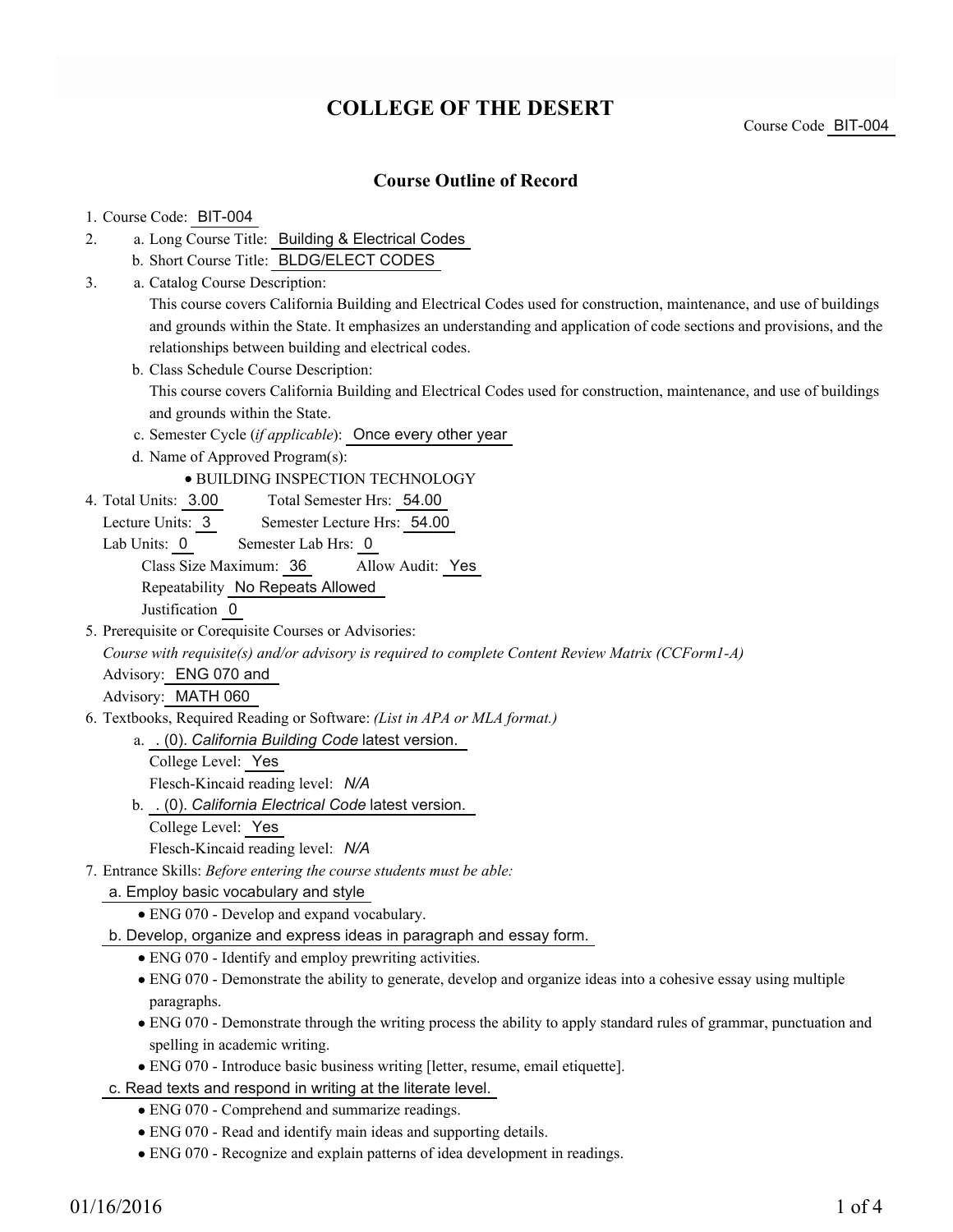## BIT 004-Building & Electrical Codes

- d. Demonstrate the ability to participate in class discussions and assigned projects
	- ENG 070 Improve editing and revision strategies both individually and in peer review.
- e. Apply the basic operations appropriately to solve application problems that involve their use.
	- MATH 060 Compute using the four basic operations of addition, subtraction, multiplication, and division on the rational numbers in both fraction and decimal form.
	- MATH 060 Apply methods of conversion between percents, decimals, and fractions.
	- MATH 060 Recognize and convert between units of measurements in the American and metric systems.
	- MATH 060 Use unit measure appropriately in applications.
- 8. Course Content and Scope:

Lecture:

- a. Introduction
- b. General code requirement provisions, Building and Electrical Codes
- c. Requirements for types of materials
- d. Occupancies Building and Electrical Code requirements
- e. Electrical Services and relationship to Building Codes
- f. General wiring methods and relationship to Building code
- g. Electrical loads calculations and Building Codes interrelationship
- h. Handling and classification of hazardous materials between Building and Electrical Codes.
- i. Responsibilities under building and electrical codes
- j. Construction materials use
- k. Existing construction in buildings and property.
- l. Maintenance of buildings and property
- m. Building construction processes
- $n.$  Types of construction and their use to comply with building and electrical codes.
- o. Special systems code provisions.

Lab: *(if the "Lab Hours" is greater than zero this is required)*

9. Course Student Learning Outcomes:

1. Cite code sections and apply provisions with relation to electrical codes in construction, regulation and design.

- 10. Course Objectives: Upon completion of this course, students will be able to:
	- a. Apply the codes in construction, regulation, and design
	- b. Achieve professional certification by passing applicable examinations
	- c. Achieve skills for employment in private or public construction fields, or become inspector or plans examiners
	- d. Apply codes in construction designs
- Methods of Instruction: *(Integration: Elements should validate parallel course outline elements)* 11.
	- a. Discussion
	- b. Lecture
	- c. Participation

Other Methods:

Presentation of construction materials

12. Assignments: (List samples of specific activities/assignments students are expected to complete both in and outside of class.) In Class Hours: 54.00

Outside Class Hours: 108.00

a. In-class Assignments

- 1. Presentation of class subjects and materials
- 2. Review code sections
- b. Out-of-class Assignments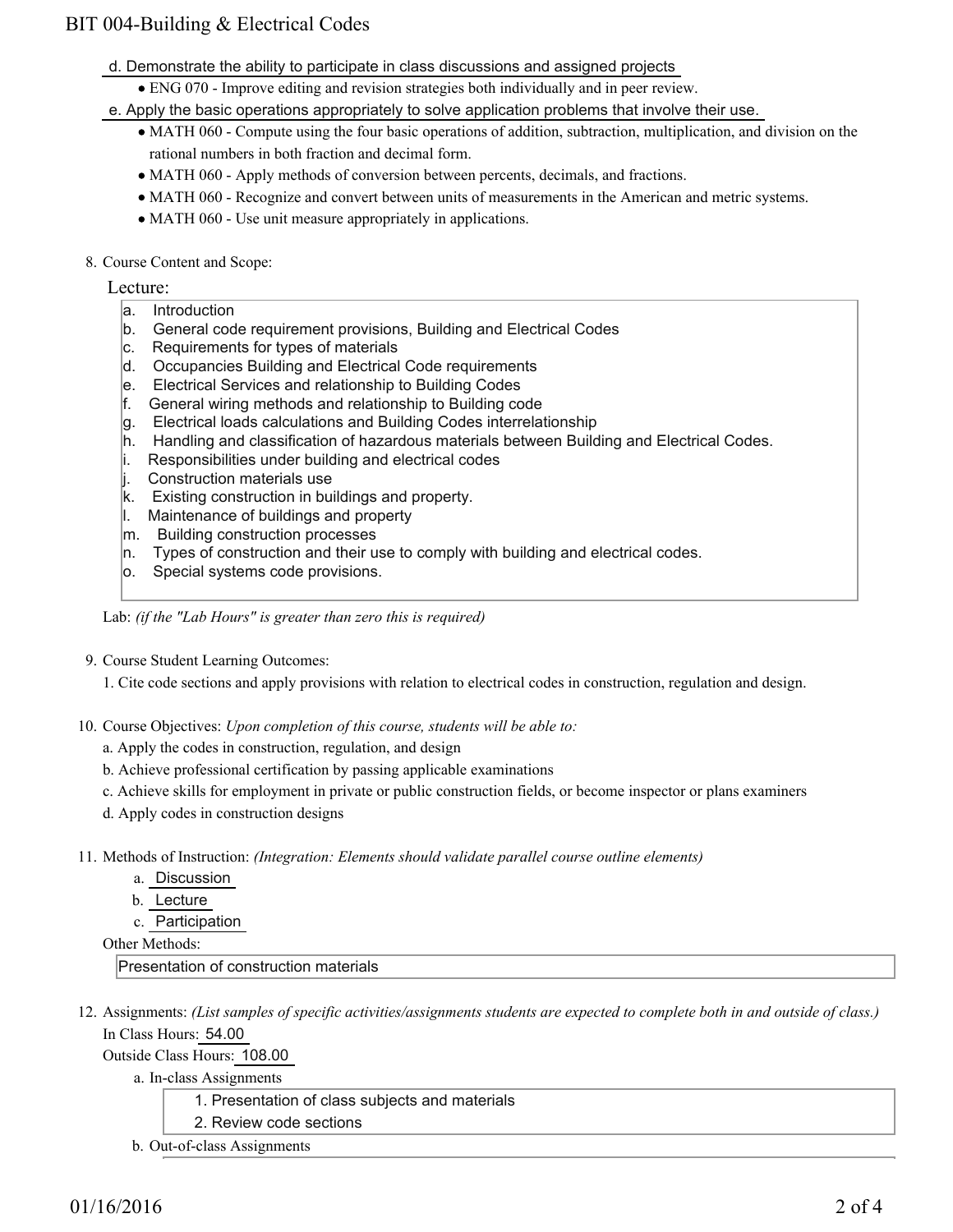## BIT 004-Building & Electrical Codes

- 1. Reading assignments of codes and handouts
- 2. Visit construction sites
- 3. Review code sections presented in classes
- 13. Methods of Evaluating Student Progress: The student will demonstrate proficiency by:
	- Group activity participation/observation
	- Participation in class and group discussions
	- True/false/multiple choice examinations
	- Mid-term and final evaluations
	- Other

Maintenance and use of handout class materials

- 14. Methods of Evaluating: Additional Assesment Information:
- 15. Need/Purpose/Rationale -- All courses must meet one or more CCC missions.
	- PO Career and Technical Education

Fulfill the requirements for an entry- level position in their field.

Apply critical thinking skills to execute daily duties in their area of employment.

Apply critical thinking skills to research, evaluate, analyze, and synthesize information.

Display the skills and aptitude necessary to pass certification exams in their field.

Exhibit effective written, oral communication and interpersonal skills.

IO - Personal and Professional Development

Demonstrate an understanding of ethical issues to make sound judgments and decisions.

Value diverse cultures and populations.

Value the feedback of others.

16. Comparable Transfer Course

| <b>University System</b>                                                                                                                                                                                                                                      | Campus             | <b>Course Number</b>                                      | <b>Course Title</b>  | <b>Catalog Year</b> |  |
|---------------------------------------------------------------------------------------------------------------------------------------------------------------------------------------------------------------------------------------------------------------|--------------------|-----------------------------------------------------------|----------------------|---------------------|--|
| 17. Special Materials and/or Equipment Required of Students:                                                                                                                                                                                                  |                    |                                                           |                      |                     |  |
| 18. Materials Fees:                                                                                                                                                                                                                                           | Required Material? |                                                           |                      |                     |  |
| <b>Material or Item</b>                                                                                                                                                                                                                                       |                    |                                                           | <b>Cost Per Unit</b> | <b>Total Cost</b>   |  |
| 19. Provide Reasons for the Substantial Modifications or New Course:                                                                                                                                                                                          |                    |                                                           |                      |                     |  |
| Change advisory from ENG-050 & RDG-050 to ENG-070<br>a. Cross-Listed Course (Enter Course Code): N/A<br>20.<br>b. Replacement Course (Enter original Course Code): N/A<br>21. Grading Method (choose one): Letter Grade Only                                  |                    |                                                           |                      |                     |  |
| 22. MIS Course Data Elements<br>a. Course Control Number [CB00]: CCC000230543<br>c. Credit Status [CB04]: D - Credit - Degree Applicable<br>d. Course Transfer Status [CB05]: B = Transfer CSU<br>e. Basic Skills Status [CB08]: 2N = Not basic skills course |                    | b. T.O.P. Code [CB03]: 95720.00 - Construction Inspection |                      |                     |  |
| f. Vocational Status [CB09]: Clearly Occupational<br>g. Course Classification [CB11]: Y - Credit Course                                                                                                                                                       |                    |                                                           |                      |                     |  |